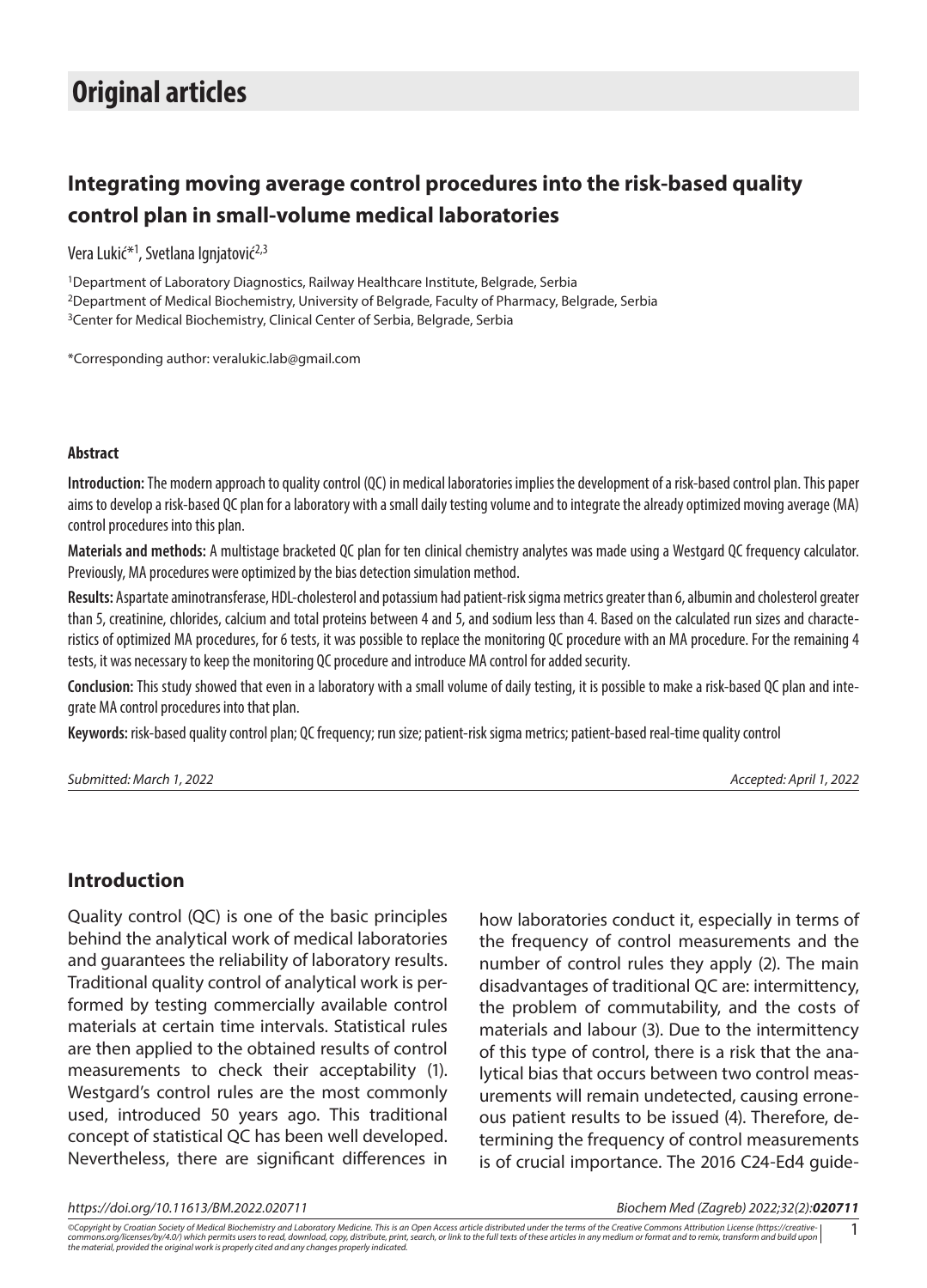line of the Clinical and Laboratory Standards Institute (CLSI) – Statistical Quality Control for Quantitative Measurement Procedures: Principles and Definitions – recommends developing a laboratory QC plan based on risk (5). This refers to a risk for the patient due to clinical decisions potentially based on a laboratory result that contains an error. The concept of bracketed control has thus been introduced. At certain intervals, control samples are measured and interpreted together with patient samples, suggesting that if controls are acceptable, the patient results obtained between the two controls are also acceptable (6). The frequency of control measurements in a risk-based plan is defined based on the Max  $E(N_{\text{ref}})$  parameter, which represents the maximum expected number of unreliable final patient results issued during the presence of an undetected error condition between two control measurements (7). The calculation of this parameter is very complex and therefore impractical for routine use in laboratories (8). The practical information that laboratories actually need to establish QC frequency is the run size, *i.e.*, the number of patient samples between two control measurements (9). The calculation has been simplified by designing a run size nomogram between two control measurements (10) and recently further facilitated due to the availability of an online run size calculator on the Westgard website (9). In order to use this nomogram, as well as the calculator, it is necessary to know the Sigma-metric of a laboratory test.

Sigma-metric is a measure of quality that quantifies the characteristics of the measurement process as the number of defects per million products (11). Tests whose Sigma-metric has low value require control strategies that are complex and expensive in terms of frequency, number of control samples, and number of control rules that must be applied. For these tests, the introduction of patient-based real-time quality control (PBRTQC) procedures into a routine quality control plan may be considered (6). PBRTQC is a concept of quality control that involves using patient results generated by a laboratory on a daily basis for control purposes (12). Unlike the traditional one, this type of control is continuous, free from commutability is-

sues, and requires no costs for control material (13,14). One of the ways to use patient results for analytical QC is the moving average (MA) (15). Moving average involves calculating an average value from the obtained set of patient results and further using that value for control purposes. The MA value is recalculated each time a new result is received from the analyser, *i.e.*, the data are continuously updated and evaluated as patient samples are analysed. Moving average procedures are specific to each test and laboratory and, therefore, cannot be generalized or taken from another source but require individual selection, optimization and validation (16). The complexity of determination is the main reason PBRTQC has not become widespread in laboratories, despite being known for decades (15). However, thanks to the availability of software applications that perform all the necessary calculations, in recent years, interest in this form of QC has resurfaced (17). In the case of laboratories with a small volume of daily testing, both the issue of developing a risk-based QC plan and the implementation of MA control procedures have been insufficiently researched.

This paper aims to develop a risk-based QC plan in a laboratory with a small daily volume of testing and to integrate the MA control procedures the laboratory already has into this plan.

# **Materials and methods**

## **Materials**

The study was performed as a retrospective analysis of data from the laboratory information system (LIS) and the external and internal quality control at the Department of laboratory diagnostics, Railway Healthcare Institute, for the period July 2019 to June 2020. The laboratory provides services to a general adult population at the primary level of healthcare, with an average annual number of about 400,000 tests. The following 10 analytes were included in the study: albumin, aspartate aminotransferase (AST), creatinine, calcium, chloride, cholesterol, HDL (high-density lipoprotein)-cholesterol, potassium, sodium, and total proteins. These analytes were chosen because the laboratory already has opti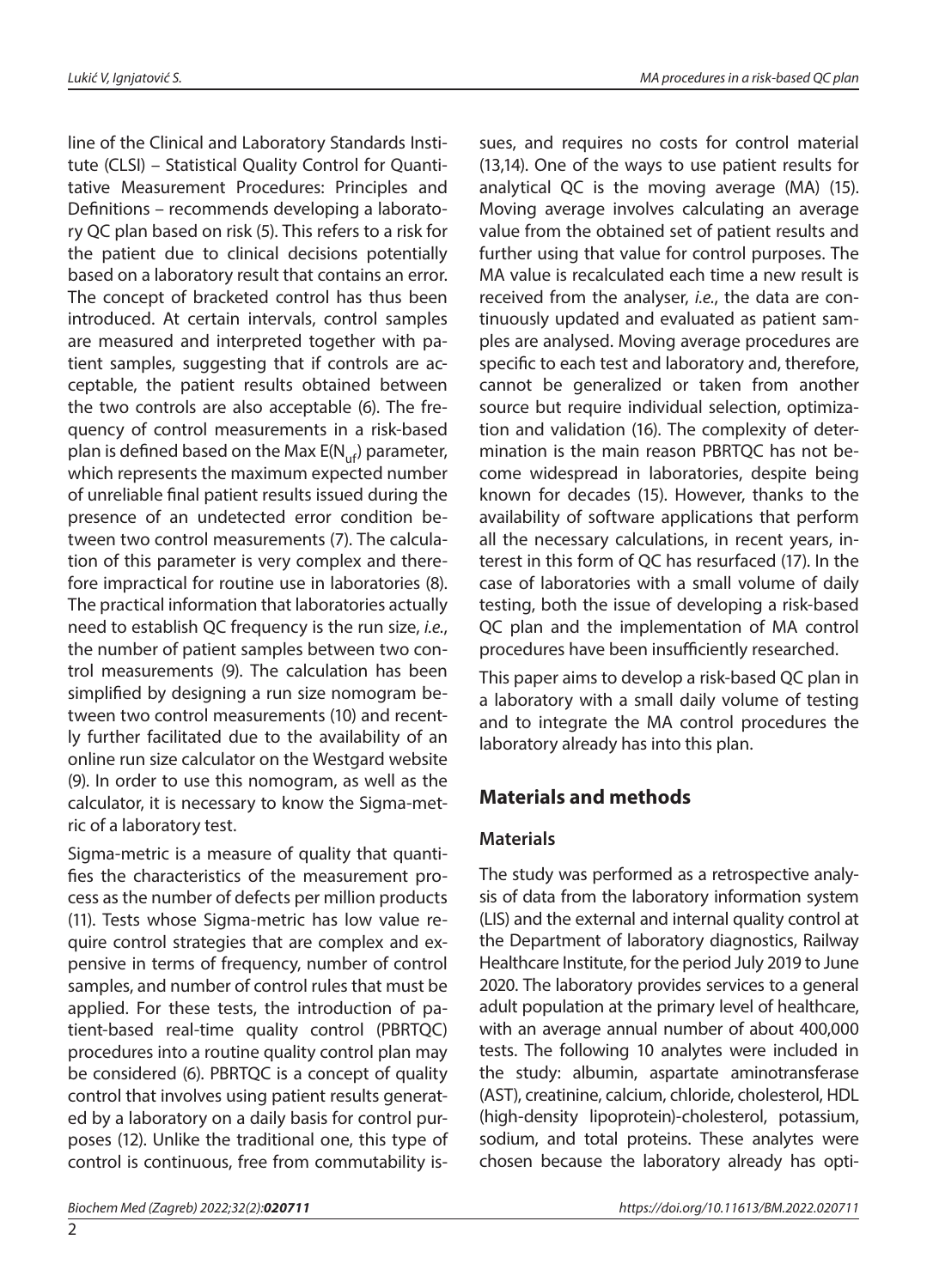mized MA procedures implemented in the LIS (Next lab, BitImpex, Belgrade, Serbia). All tests were performed on the Architect c16000 clinical chemistry analyser (Abbott, Abbott Park, USA) with the original reagents. Consent for the use of data from the LIS in this study was obtained from the Ethical Committee of the Railway Healthcare Institute.

# **Methods**

#### *Calculation of sigma metrics*

For all 10 tested analytes, sigma metrics were calculated according to the formula: Sigma  $=$  (TEa -Bias) / CV, where all values in the formula are expressed in %.

The total allowable error (TEa) value was taken from the Clinical Laboratory Improvement Amendments (CLIA) data (18). For tests for which CLIA doesn't give a percentage but an absolute value of TEa (calcium, potassium, and sodium), the percentage values were calculated related to the target value of each level of control material.

The coefficient of variation (CV) was calculated based on internal QC (IQC) data from the clinical chemistry analyser for the period of 6 consecutive months. One lot of commercially available control material (Multichem S, Technopath, USA) with 3 levels of value was used.

The bias value for each analyte was calculated based on the results of a monthly external QC program the laboratory participates in (EQAS, BioRad, USA). From the external control results for 12 consecutive months, those values were selected that correspond to the target values of the analyte in the levels of the material used for IQC. For each of the three levels of internal control, 3 external control samples were found in corresponding concentrations. For each of these groups of three samples, the arithmetic mean of the bias obtained in external control was calculated, and this value was considered the bias for the corresponding analyte concentration level.

#### *Development of a multistage bracketed risk-based QC plan*

A multistage bracketed risk-based QC plan was developed for each examined analyte using the Westgard QC Frequency or Run Size Calculator (19). The following data must be entered in the calculator for each level of control material (in our case 3): target concentration, precision, bias, and TEa. Target concentrations were taken from the manufacturer's value list, and precision, bias, and TEa in the manner already explained when calculating sigma metrics. The Patient Risk Factor corresponding to the MaxE (Nuf) value was set in the calculator to 1. This ensured that the number of erroneous patient results would not exceed one if an analytical error occurred between two QC events (9). For each control material level, in addition to the calculated sigma metric value, the calculator gives a Patient-risk sigma value. Patient-risk sigma is equal to calculated sigma when this is less than or equal to 6; if the calculated sigma is greater than 6, the patient-risk sigma value is always 6. Besides individual control levels, the calculator also calculates the average patient-risk sigma as the arithmetic mean of patient-risk sigma values for all 3 levels. We further considered this average patientrisk sigma value the sigma value of the test. Based on it, we classified the tests into 3 groups to design a control strategy: high sigma strategy (sigma  $\geq$  5.0), medium sigma strategy (4.5  $\leq$  sigma  $<$  5.0) and low sigma strategy  $(3.5 \leq$  sigma  $<$  4.5) (20). Finally, the calculator provides control procedures that are suitable candidates for designing a riskbased control strategy, along with the run size of the patients' results that need to be bracketed by the control.

Candidate statistical quality control (SQC) procedures if using 3 levels of control material are presented in Table 1.

Before including the data from the calculator in the QC plan, we defined the maximum daily number of tests in our laboratory (based on LIS data for the previous 6 months) and the desired reporting interval (size of the series of patient samples after which the results are issued to users). Due to the small daily number of tests in our laboratory (for the tested analytes, this number ranges from 30 to 150 *per* day) and the work organization (one-shift work without urgent service or emergency requests), we chose a reporting interval equal to the daily number of tests. Following guidelines from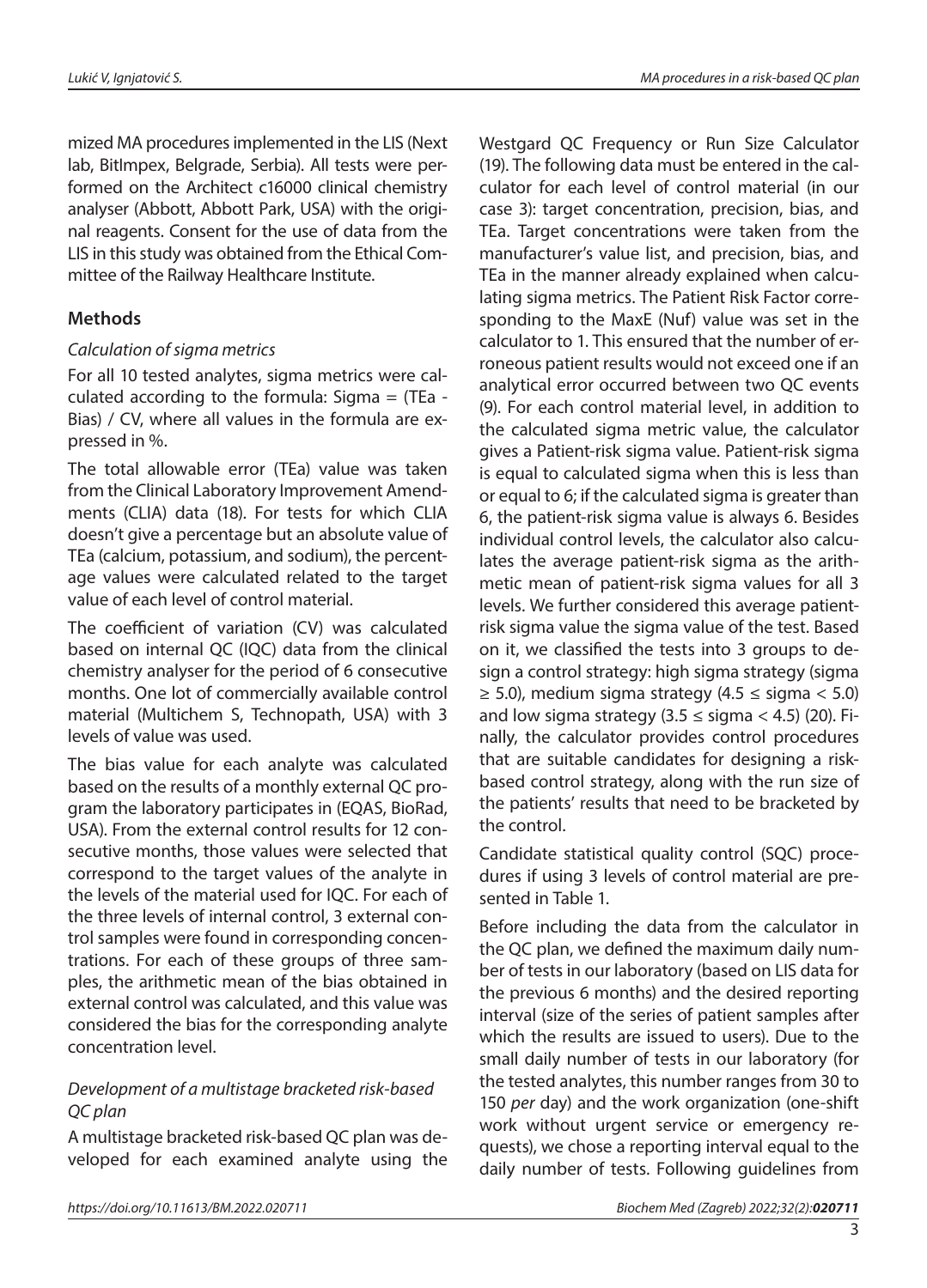| <b>SQC procedure</b>                | N | Pfr (%) | <b>Meaning of the control rule</b>                                                                                                                                                                     |  |  |  |  |  |
|-------------------------------------|---|---------|--------------------------------------------------------------------------------------------------------------------------------------------------------------------------------------------------------|--|--|--|--|--|
|                                     |   |         | Analytical run is rejected if                                                                                                                                                                          |  |  |  |  |  |
| 1:3s/2of 3:2s/3:1s/6:X<br>0.07<br>6 |   |         | one OC result exceeds 3 SD limit /<br>or two of three OC results exceed 2 SD limit /<br>or three QC results exceed 1 SD limit/<br>or six consecutive control measurements fall on one side of the mean |  |  |  |  |  |
| 1:2.5s                              | 6 | 0.06    | one OC result exceeds 2.5 SD limit                                                                                                                                                                     |  |  |  |  |  |
| 1:3s/2of 3:2s/3:1s                  | 3 | 0.02    | one OC result exceeds 3 SD limit /<br>or two of three OC results exceed 2 SD limit /<br>or three OC results exceed 1 SD limit                                                                          |  |  |  |  |  |
| 1:2.5s                              | 3 | 0.03    | one OC result exceeds 2.5 SD limit                                                                                                                                                                     |  |  |  |  |  |
| 1:3s                                | 3 | 0.01    | one QC result exceeds 3 SD limit                                                                                                                                                                       |  |  |  |  |  |
| 1:2s                                |   | 0.05    | one OC result exceeds 2 SD limit                                                                                                                                                                       |  |  |  |  |  |
| 1:2.5s                              |   | 0.01    | one OC result exceeds 2.5 SD limit                                                                                                                                                                     |  |  |  |  |  |
| 1:3s                                |   | 0       | one OC result exceeds 3 SD limit                                                                                                                                                                       |  |  |  |  |  |

**Table 1.** Candidate SQC procedures and meaning of the control rules

N – number of control measurements *per* QC event. SQC – statistical quality control. Pfr – probability for false rejection. SD - standard deviation. QC - quality control.

the literature, we then made a start-up QC plan, which would be implemented at the beginning of each working day before the analysis of patient samples, and a monitoring QC plan, which would be implemented periodically during working day (in our case, at the end of the day) (6).

As the start-up plan, we selected the SQC design whose run size, according to the calculator, was equal to or greater than the estimated number of daily tests we perform. The monitoring QC plan was the SQC whose run size, according to the calculator, was equal to or greater than our desired reporting interval and whose Pfr (specified in the Run size calculator) was  $\leq 0.05$ .

#### *Selecting the optimal MA procedure*

The selection of the optimal MA procedure for each of the 10 examined analytes was performed using the bias detection simulation method introduced by Van Rossum (16,21). The process of optimization and validation of MA procedures and their implementation in the LIS has been previously described in detail (22,23). In short, for each MA procedure were selected a calculation formula (simple MA or exponentially weighted MA-EWMA), block size or weighting factor (depending on the

formula), inclusion limits (cut-off limits) and control limits. The introduction of a bias of - 50% to + 50%, including a TEa bias, was then simulated by the software. Based on data from the literature, we considered TEa to be clinically significant bias, *i.e.*, the key parameter for optimization was the ability of an MA procedure to detect bias of TEa size within the total number of daily tests performed by the laboratory (1,4,13,17). The number of patient results required to detect bias of a certain size was obtained from MA validation graphs (22). The median number of results needed to detect a particular bias means that in 50% of cases, the bias will be caught in less than and in 50% of cases more than that number of results (21). In the study, we used previously obtained data on the ability of each of these MA procedures to detect clinically significant bias (23).

# *Integration of a bracketed SQC plan with MA procedures*

Finally, we compared the run sizes provided by the SQC plan with the ability of optimized MA procedures to detect bias equal to TEa within the maximum daily number of tests. Based on these data, we assessed how MA procedures could be added to the bracketed SQC plan.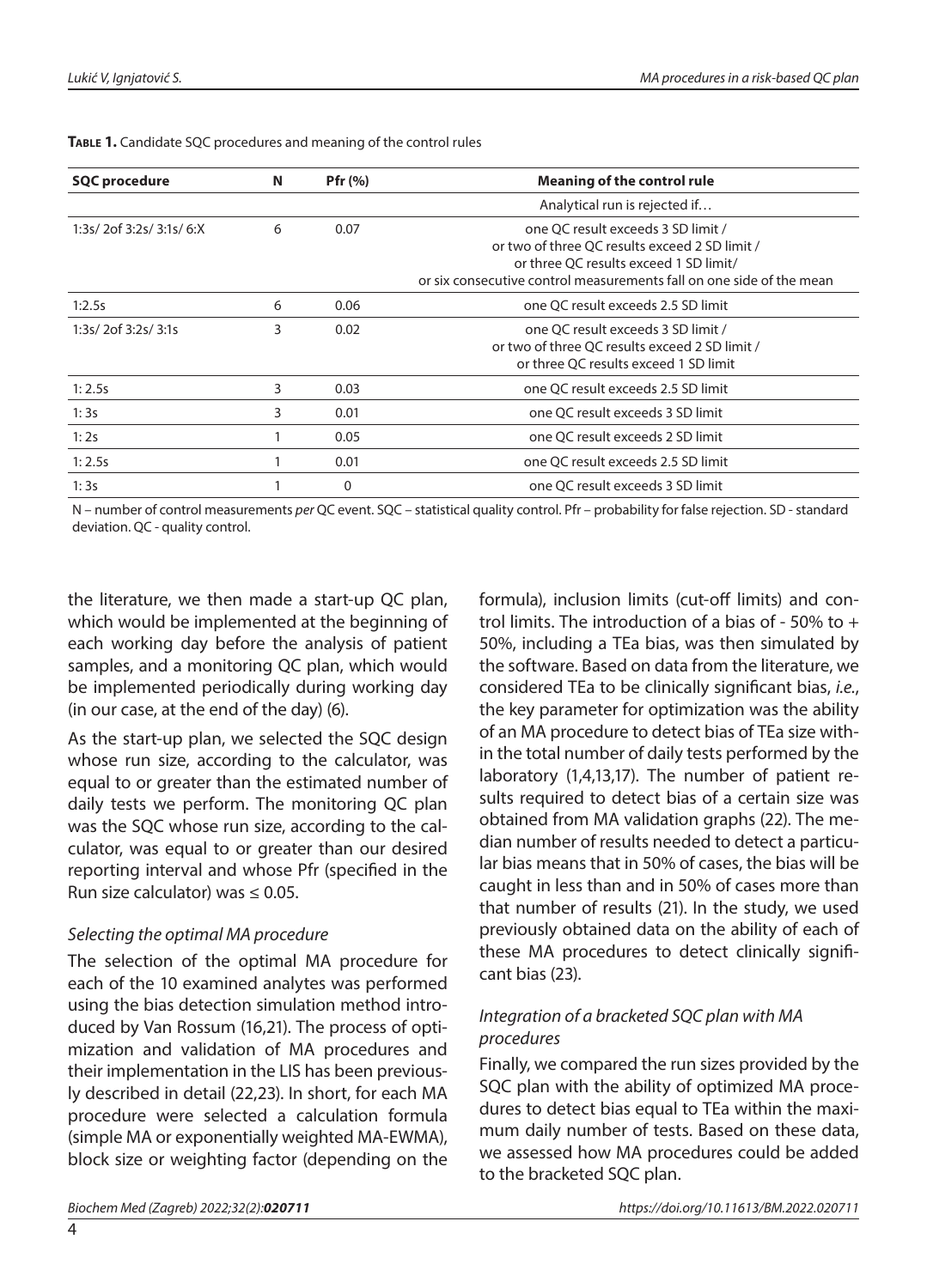#### *Statistical analysis*

All MA calculations and simulations were performed using the dedicated software MA Generator (Huvaros B.V., Bloemendaal, The Netherlands) (24).

# **Results**

Table 2 shows the input data entered into the Runsize calculator for all 3 IQC levels of each of the 10 examined analytes and the sigma metric values provided by the calculator for each of them.

Of the 10 tests examined, albumin, AST, cholesterol, HDL-cholesterol and potassium had a patientrisk sigma greater than 5, chloride and creatinine between 4.5 and 5, calcium and total protein between 4 and 4.5, and the worst was sodium with a calculated sigma of 3.89. Based on that, the tests were divided into 3 groups for designing the QC strategy, which is shown in Table 3.

Table 4 shows the run sizes calculated by the Runsize calculator for the different control rules. From Table 4, we chose the simplest multi-rule for the start-up QC procedure, which fits all examined analytes and includes 3 measurements (to cover the widest possible range of concentrations through three levels of control material). In our case, it is the 1:3s / 2of 3:2s / 3:1s N3 multi-rule with a false rejection probability of  $Pfr = 0.02$ . For the monitoring QC procedure, which brackets the end of a daily series, we selected a single QC rule with one measurement that again fits all examined analytes, and it is 1: 2s N1 with the probability of rejection Pfr = 0.05 (run size for sodium is border adequate). Looking for a run size appropriate for all 10 tests simultaneously, it was not possible to select a rule with a smaller Pfr.

The characteristics of the MA procedures already implemented in our laboratory for the 10 examined analytes are given in Table 5.

|                     | QC - Level 1      |                    |                  |              | QC - Level 2                |                   |                    |                  | QC - Level 3 |                             |                   | <b>Average</b>     |                  |              |                             |                    |                                |
|---------------------|-------------------|--------------------|------------------|--------------|-----------------------------|-------------------|--------------------|------------------|--------------|-----------------------------|-------------------|--------------------|------------------|--------------|-----------------------------|--------------------|--------------------------------|
|                     | <b>TEa</b><br>(%) | <b>Bias</b><br>(%) | <b>CV</b><br>(%) | Sigma<br>(%) | <b>Risk</b><br>Sigma<br>(%) | <b>TEa</b><br>(%) | <b>Bias</b><br>(%) | <b>CV</b><br>(%) | Sigma<br>(%) | <b>Risk</b><br>Sigma<br>(%) | <b>TEa</b><br>(%) | <b>Bias</b><br>(%) | <b>CV</b><br>(%) | Sigma<br>(%) | <b>Risk</b><br>Sigma<br>(%) | Av<br>Sigma<br>(%) | <b>Av Risk</b><br>Sigma<br>(%) |
| Albumin             | 10.00             | 2.77               | 1.60             | 4.52         | 4.52                        | 10.00             | 2.24               | 0.88             | 8.82         | 6.00                        | 10.00             | 1.91               | 0.92             | 8.79         | 6.00                        | 7.38               | 5.51                           |
| <b>AST</b>          | 20.00             | 2.47               | 2.15             | 8.15         | 6.00                        | 20.00             | 1.14               | 1.36             | 13.87        | 6.00                        | 20.00             | 0.97               | 1.15             | 16.55        | 6.00                        | 12.86              | 6.00                           |
| Calcium             | 15.43             | 2.40               | 3.01             | 4.33         | 4.33                        | 10.55             | 1.87               | 2.21             | 3.93         | 3.93                        | 8.14              | 2.39               | 1.43             | 4.02         | 4.02                        | 4.09               | 4.09                           |
| Chloride            | 5.00              | 0.58               | 1.23             | 3.59         | 3.59                        | 5.00              | 0.75               | 0.91             | 4.67         | 4.67                        | 5.00              | 0.65               | 0.52             | 8.37         | 6.00                        | 5.54               | 4.75                           |
| Cholesterol         | 10.00             | 2.50               | 1.62             | 4.63         | 4.63                        | 10.00             | 2.79               | 1.35             | 5.34         | 5.34                        | 10.00             | 2.71               | 1.42             | 5.13         | 5.13                        | 5.03               | 5.03                           |
| Creatinine          | 15.00             | 2.12               | 3.13             | 4.12         | 4.12                        | 15.00             | 1.85               | 2.96             | 4.44         | 4.44                        | 15.00             | 0.97               | 2.42             | 5.80         | 5.80                        | 4.79               | 4.79                           |
| HDL-<br>cholesterol | 30.00             | 2.45               | 3.11             | 8.86         | 6.00                        | 30.00             | 2.56               | 3.41             | 8.05         | 6.00                        | 30.00             | 3.68               | 3.46             | 7.61         | 6.00                        | 8.17               | 6.00                           |
| Potassium           | 18.66             | 1.38               | 0.95             | 18.19        | 6.00                        | 11.09             | 1.02               | 1.01             | 9.97         | 6.00                        | 7.54              | 0.77               | 0.92             | 7.36         | 6.00                        | 11.84              | 6.00                           |
| Sodium              | 3.22              | 0.26               | 0.73             | 4.05         | 4.05                        | 2.76              | 0.40               | 0.55             | 4.29         | 4.29                        | 2.38              | 0.28               | 0.63             | 3.33         | 3.33                        | 3.89               | 3.89                           |
| Total<br>protein    | 10.00             | 1.10               | 2.46             | 3.62         | 3.62                        | 10.00             | 1.65               | 2.06             | 4.05         | 4.05                        | 10.00             | 3.31               | 1.48             | 4.52         | 4.52                        | 4.06               | 4.06                           |

**Table 2.** Sigma metrics for each control level of 10 tested analytes and average sigma metrics for all 3 control levels

TEa from CLIA, Bias from EQAS, CV from IQC. All sigma values were calculated using a Run-size calculator. Patient-risk factor in all calculations was 1. TEa - total allowable error. CV – coefficient of variation. QC – quality control. IQC – internal quality control. AST – aspartate aminotransferase. HDL-cholesterol – high-density lipoprotein-cholesterol. Av Sigma – average calculated sigma. Av Risk Sigma – average patient-risk sigma.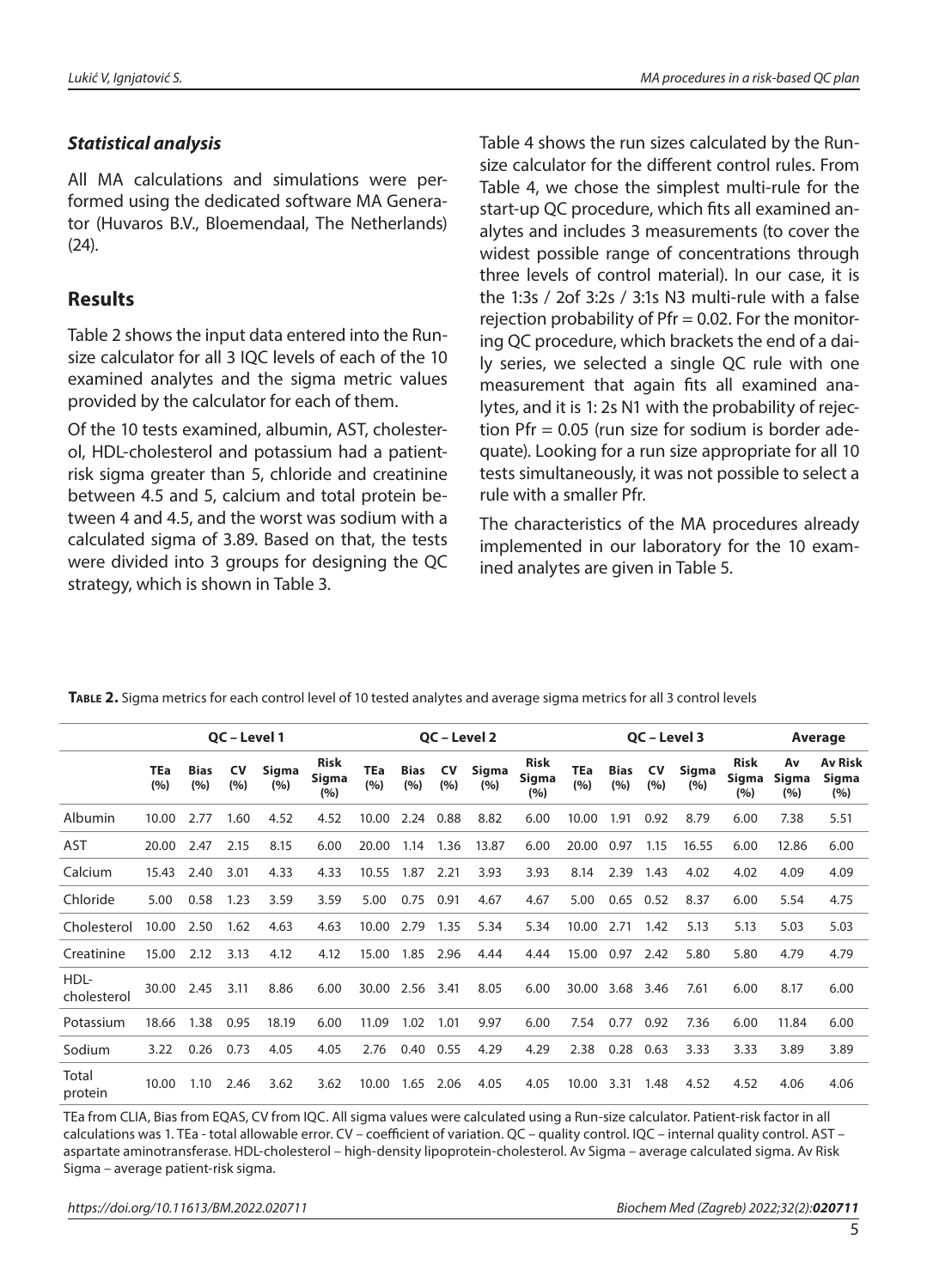**Table 3.** Categorization of 10 examined analytes according to patient-risk sigma metric values

| <b>Category for risk-based SQC</b><br>strategy | Sigma value range        | Analyte                                               |  |  |  |
|------------------------------------------------|--------------------------|-------------------------------------------------------|--|--|--|
| High sigma                                     | sigma $\geq 5.0$         | Albumin, AST, cholesterol, HDL-cholesterol, potassium |  |  |  |
| Moderate sigma                                 | $4.5 \leq$ sigma $< 5.0$ | Chloride, creatinine                                  |  |  |  |
| Low sigma                                      | $3.5 \leq$ sigma $< 4.5$ | Calcium, sodium, total protein                        |  |  |  |

SQC – statistical quality control. AST – aspartate aminotransferase. HDL-cholesterol – high-density lipoprotein-cholesterol.

**Table 4.** Run sizes for candidate control procedures for 10 examined analytes

| <b>Analyte</b><br>(Maximal daily<br>number of<br>tests = desired<br>reporting<br>interval) | <b>Albumin</b><br>(30) | <b>AST</b><br>(150) | <b>Calcium</b><br>(30) | Chloride<br>(50) | <b>Cholesterol</b><br>(120) | <b>Creatinine</b><br>(120) | <b>HDL</b><br>(120) | <b>Potassium</b><br>(50) | Sodium<br>(50) | <b>Total</b><br>protein<br>(30) |
|--------------------------------------------------------------------------------------------|------------------------|---------------------|------------------------|------------------|-----------------------------|----------------------------|---------------------|--------------------------|----------------|---------------------------------|
| <b>Control procedure</b>                                                                   |                        |                     |                        |                  |                             |                            |                     |                          |                |                                 |
| 1:3s/2of3:2s/<br>3:1s/ 6:X N6<br>$(p_{\rm fr} 0.07)$                                       | 1000                   | 1000                | 842                    | 1000             | 1000                        | 1000                       | 1000                | 1000                     | 453            | 770                             |
| 1:2.5s N6<br>$(p_{\rm fr} 0.06)$                                                           | 1000                   | 1000                | 926                    | 1000             | 1000                        | 1000                       | 1000                | 1000                     | 522            | 853                             |
| 1:3s/2of3:2s/<br>3:1s N3*<br>$(p_{\rm fr}\,0.02)$                                          | 1000                   | 1000                | 178                    | 1000             | 1000                        | 1000                       | 1000                | 1000                     | 100            | 164                             |
| 1:2.5s N3<br>$(p_{\rm fr} 0.03)$                                                           | 1000                   | 1000                | 234                    | 1000             | 1000                        | 1000                       | 1000                | 1000                     | 142            | 218                             |
| 1:3s N3<br>$(p_{\rm fr} 0.01)$                                                             | 1000                   | 1000                | 51                     | 284              | 590                         | 308                        | 1000                | 1000                     | 30             | 47                              |
| 1:2s $N1^+$<br>$(p_{\rm fr} 0.05)$                                                         | 1000                   | 1000                | 70                     | 253              | 436                         | 269                        | 1000                | 1000                     | 47             | 66                              |
| 1:2.5s N1<br>$(p_{\rm fr}\,0.01)$                                                          | 390                    | 1000                | 25                     | 91               | 156                         | 96                         | 1000                | 1000                     | 17             | 24                              |
| 1:3s N1<br>$(p_{\rm fr}\,0.00)$                                                            | 140                    | 363                 | 9                      | 33               | 56                          | 35                         | 363                 | 363                      | 6              | 9                               |

Run size for each candidate control procedure calculated by Run size calculator. \*Selected for start-up QC procedure. †Selected for monitor QC procedure. N – number of control measurements *per* QC event. Pfr – probability for false rejection. AST – aspartate aminotransferase; HDL – high-density lipoprotein cholesterol.

The data in Table 4 show that optimized MA procedures will undoubtedly detect a clinically significant bias within the daily number of tests for 8 of the 10 analytes examined.

Considering the data from Tables 3, 4 and 5, we made a multistage risk-based QC plan shown in Table 6.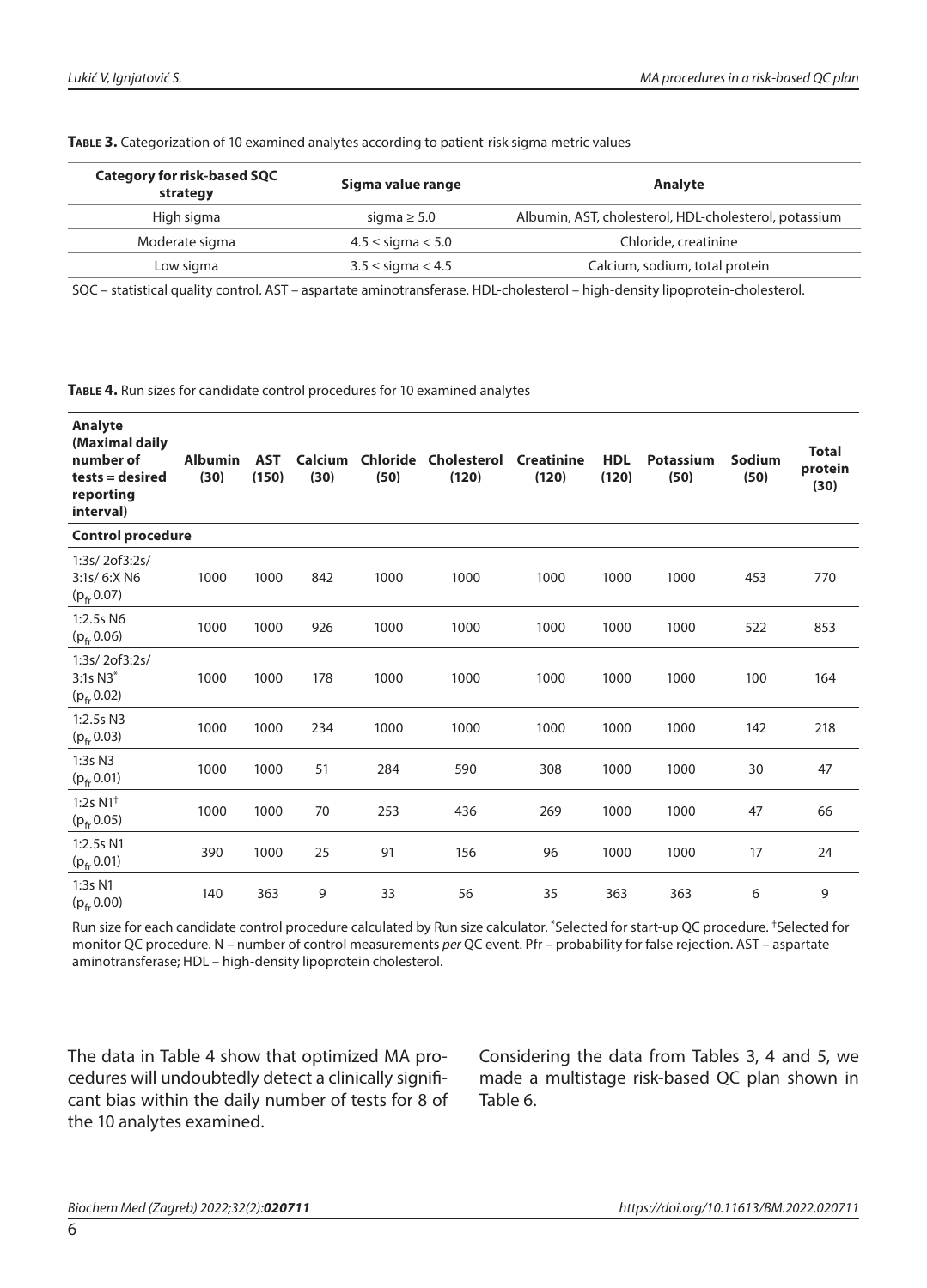| Analyte                                                                                                                              | <b>Type of MA procedure</b> | <b>Bias direction</b> | Number of results needed to detect a bias equal to the TEa |                |         |  |  |  |
|--------------------------------------------------------------------------------------------------------------------------------------|-----------------------------|-----------------------|------------------------------------------------------------|----------------|---------|--|--|--|
|                                                                                                                                      |                             |                       | Minimum                                                    | Median         | Maximum |  |  |  |
|                                                                                                                                      | Simple MA                   | negative              | 6                                                          | $\overline{7}$ | 13      |  |  |  |
|                                                                                                                                      | Block size: 10              | positive              | 5                                                          | $\overline{7}$ | 19      |  |  |  |
|                                                                                                                                      | Simple MA                   | negative              | 20                                                         | 55             | 120     |  |  |  |
|                                                                                                                                      | Block size: 100             | positive              | 44                                                         | 77             | 118     |  |  |  |
|                                                                                                                                      | Simple MA                   | negative              | 6                                                          | 8              | 10      |  |  |  |
| Albumin<br><b>AST</b><br>Calcium<br>Chloride<br>Cholesterol<br>Creatinine<br>HDL-cholesterol<br>Potassium<br>Sodium<br>Total protein | Block size: 10              | positive              | 4                                                          | 10             | 16      |  |  |  |
|                                                                                                                                      | Simple MA                   | negative              | 4                                                          | 7              | 17      |  |  |  |
|                                                                                                                                      | Block size: 10              | positive              | 5                                                          | 8              | 10      |  |  |  |
|                                                                                                                                      | Simple MA                   | negative              | 14                                                         | 44             | 134     |  |  |  |
|                                                                                                                                      | Block size: 25              | positive              | 28                                                         | 65             | 225     |  |  |  |
|                                                                                                                                      | <b>EWMA</b>                 | negative              | 6                                                          | 20             | 44      |  |  |  |
|                                                                                                                                      | Weighting factor: 0.1       | positive              | 27                                                         | 86             | 360     |  |  |  |
|                                                                                                                                      | Simple MA                   | negative              | 14                                                         | 18             | 24      |  |  |  |
|                                                                                                                                      | Block size: 25              | positive              | 13                                                         | 18             | 65      |  |  |  |
|                                                                                                                                      | <b>EWMA</b>                 | negative              | 4                                                          | 8              | 13      |  |  |  |
|                                                                                                                                      | Weighting factor: 0.1       | positive              | 5                                                          | 9              | 18      |  |  |  |
|                                                                                                                                      | Simple MA                   | negative              | 11                                                         | 14             | 18      |  |  |  |
|                                                                                                                                      | Block size: 25              | positive              | 4                                                          | $\overline{7}$ | 10      |  |  |  |
|                                                                                                                                      | <b>EWMA</b>                 | negative              | 8                                                          | 12             | 17      |  |  |  |
|                                                                                                                                      | Weighting factor: 0.05      | positive              | 5                                                          | 9              | 13      |  |  |  |
|                                                                                                                                      |                             |                       |                                                            |                |         |  |  |  |

#### **Table 5.** Characteristics of optimized MA procedures for 10 examined analytes

MA – moving average. EWMA – exponentially weighted moving average. TEa – total allowable error. AST – aspartate aminotransferase. HDL-cholesterol – high-density lipoprotein cholesterol.

#### **Table 6.** Multistage risk-based QC plan

| Start-up<br>QC procedure | Monitor<br>QC procedure |  |  |
|--------------------------|-------------------------|--|--|
| 1:3s/2of3:2s/3:1s N3     | MA                      |  |  |
| 1:3s/2of3:2s/3:1s N3     | 1:2s $N1$ and $MA$      |  |  |
|                          |                         |  |  |

QC – quality control. AST – aspartate aminotransferase. HDL-cholesterol – high-density lipoprotein cholesterol. N – number of control measurements *per* QC event. MA – moving average.

### **Discussion**

In this study we have shown that even in a laboratory with a small daily volume of testing, it is possible to make a risk-based QC plan that combines traditional QC and MA procedures. Namely, in papers about the use of run size calculators and earlier run size nomograms, authors discuss the need for this type of control in large laboratories (9,20,25). Similar goes for papers dealing with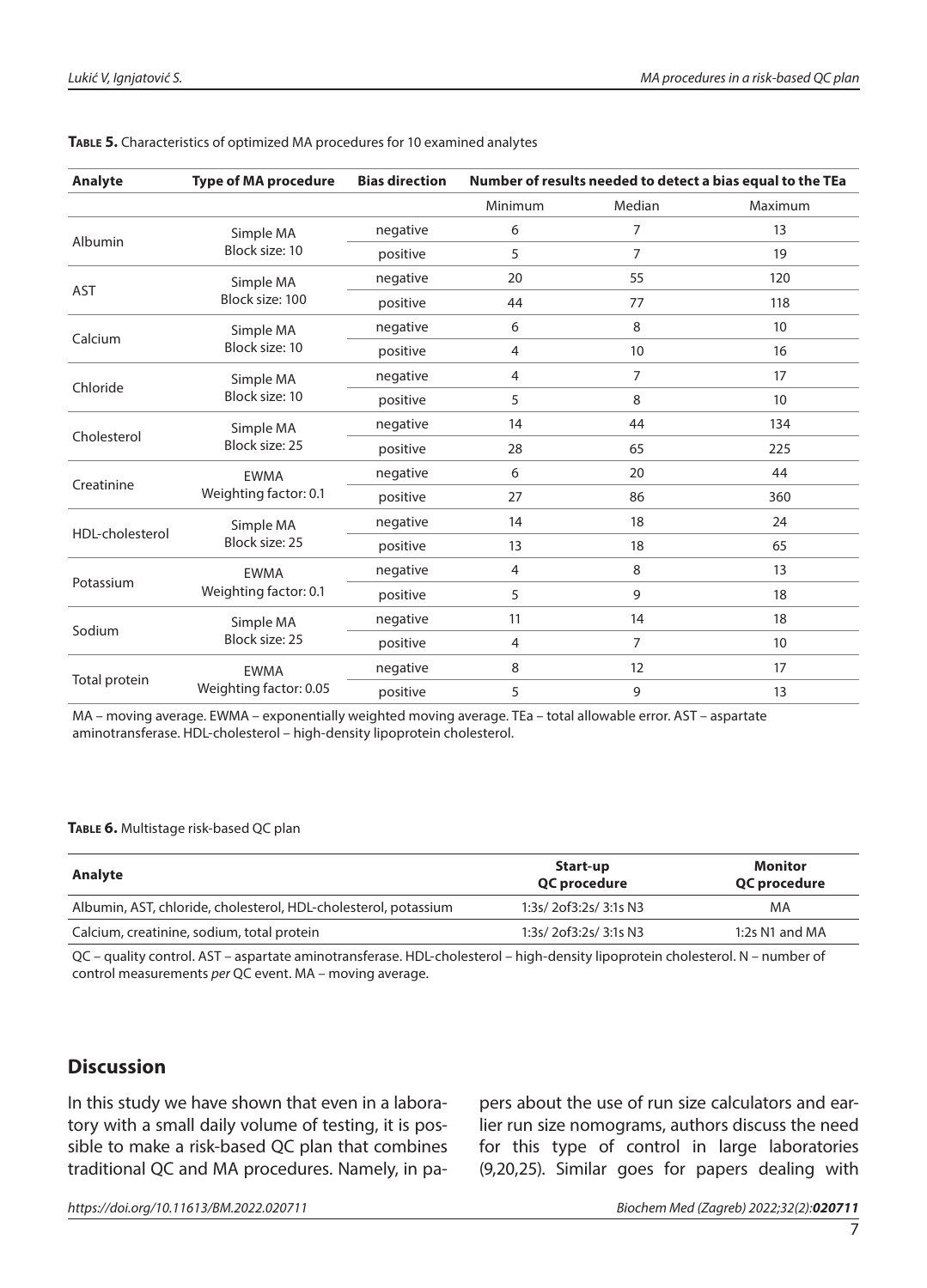methods of implementing PBRTQC procedures (4,26). However, it is clear that laboratories with a small daily number of tests, such as our case, also need to minimize the risk of issuing an incorrect result.

One of the major and well-known challenges in making a QC plan in a medical laboratory occurs when several different tests, which do not all have the same performance, *i.e.*, the same sigma-metrics, are run on the same analyser (9). In order to make our QC plan as simple as possible for implementation in routine work, we decided on the approach of unifying the strategy, including as few different rules as possible (20). Therefore, only one start-up and one monitoring SQC rule were selected for all examined tests.

Regarding the implementation of PBRTQC into a traditional SQC plan, we agree with other authors that, though alone it is not enough, PBRTQC certainly deserves a place in routine laboratory practice, in addition to traditional control (4,12,14). Both traditional QC and PBRTQC have their advantages but also their disadvantages. Therefore, it is most rational to use them to complement each other (3,4,13). In an attempt to combine the best of these two control concepts, we presented in this study the potential use of MA control procedures in the case of tests with different sigma metric values. For tests with patient-risk sigma values higher than 5 (albumin and cholesterol) and, especially, higher than 6 (AST, HDL-cholesterol and potassium), we replaced the monitoring SQC procedures with MA procedures. The rational explanation for this substitution is based on 2 factors: (1) the small daily number of tests the laboratory performs relative to the run size between two control measurements allowed by the start-up rule and (2) the ability of optimized MA procedures to detect criticalsize bias within the daily number of tests. Namely, for all 5 of these tests, the run size calculated for the start-up control rule is 1000 tests, which is 6.6 to 33.3 times more than the maximum daily number for each of these tests. At the same time, for albumin, AST, HDL-cholesterol and potassium, the optimized MA procedures will detect critical-size bias in one-fifth to four-fifths of the daily number of results, making them a reliable replacement for the SQC monitoring procedure. We included cholesterol in this group of tests, although the performance of its MA procedure is not as good as for the previous 4 analytes. We found justification for this in the fact that this test has a high sigma value. At the same time, the median number of results an optimized MA procedure requires to detect positive critical bias is between one-third and one-half of the daily number of tests. In contrast, the number of results needed to detect negative critical bias is close to the maximum daily number of tests. At the other end of the sigma scale, in tests with low or marginal performance, such as, in our case, sodium (sigma < 4) or calcium and total proteins (sigma just above 4), MA procedures also have their place, but as a supplement to the defined monitoring SQC procedures. Namely, the run size between two QC events is incomparably smaller than in tests with sigma  $>$  4.5, and monitoring SQC procedures is necessary. But given the good performance of MA procedures (*i.e.*, the ability to detect clinically significant bias), we believe that MA provides additional security between two SQC events. In case a bias occurs in the analytical system, it will be signalled by an MA alarm, allowing us to perform the SQC without waiting for the interval provided by the plan to expire and thus to confirm or deny the existence of a problem requiring corrective action. The ability of the sodium MA procedure to detect clinically significant bias in one-third of the daily number of results prompted us to select the same SQC monitoring procedure for all tests that were to be performed, despite the calculated run size for sodium being discretely smaller than the maximum daily number of tests.

When it comes to tests from the medium sigma metrics group, we were more careful than with high sigma metrics tests, even though the run size covered by the start-up rule is 1000 tests, *i.e.*, many times greater than their daily number. Based on the characteristics of the MA procedure, we acted differently with chloride and creatinine. Since the MA procedure for chloride reveals a clinically significant bias in one-third of the daily number of tests, we classified it into tests in which MA is a replacement for the SQC monitor. In the case of creatinine, we decided to keep the monitoring SQC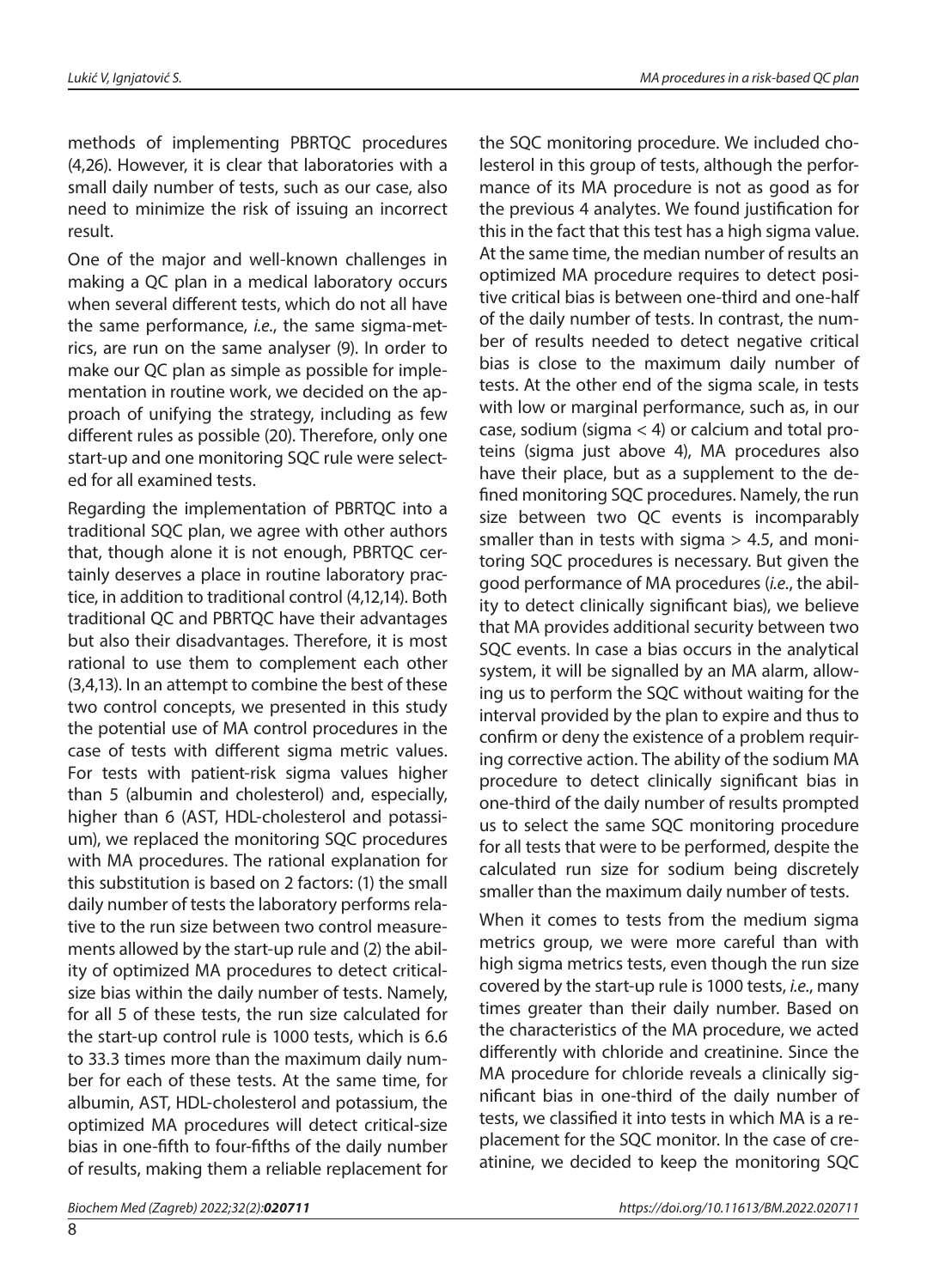procedure because the existing MA procedure does not guarantee the detection of a positive critical bias within the daily test production.

Regardless of the value of the test's sigma metrics, it should be noted that PBRTQC has the ability to detect both preanalytical and analytical errors; hence, adding this type of procedure to the QC plan can yield multiple benefits (12,14).

When developing a multistage QC plan, it should be kept in mind that increasing the frequency of QC inevitably increases the laboratory costs. This is particularly problematic for small laboratories where the percentage of controls in the total daily number of tests may become an unacceptable cost, even in the case of tests with good sigma metrics, unlike in laboratories with large testing volumes (6). In this regard, we believe it is an important finding of this paper that the inclusion of MA procedures in a risk-based QC plan contributed to reducing QC costs. For 5 out of 10 examined tests, this concept enabled replacing a monitoring SQC procedure with an optimized MA procedure. Other authors have already shown that the use of PBRTQC brings significant savings in both money and time (27).

One of the key parameters for calculating sigma metric and thus the run size between two QC measurements is the quality requirement of a specific test, expressed as TEa (20). When discussing the issue of data sources for TEa, there is no consensus in the current literature (28,29). In a way, it is left to individual laboratories to choose a performance specification according to their own practical needs. Therefore, we opted for CLIA data because we have used it before to calculate sigma

#### **References**

- *1. Katayev A, Fleming JK. Past, present, and future of laboratory quality control: patient-based real-time quality control or when getting more quality at less cost is not wishful thinking. J Lab Precis Med. 2020;5:28. [https://doi.org/10.21037/](https://doi.org/10.21037/jlpm-2019-qc-03) [jlpm-2019-qc-03](https://doi.org/10.21037/jlpm-2019-qc-03)*
- *2. Rosenbaum MW, Flood JG, Melanson SE, Baumann NA, Marzinke MA, Rai AJ et al. Quality control practices for chemistry and immunochemistry in a cohort of 21 large academic medical centers. Am J Clin Pathol. 2018;150:96-104. <https://doi.org/10.1093/ajcp/aqy033>*

metrics and because we find those performances achievable. At the same time, we are, of course, aware of the existence of other and far stricter performance specifications, including those based on biological variation (13,28,30). However, we know from the already published studies that MA procedures are inferior in detecting TEa based on biological variation, and our goal was to include PBRTQC in the QC plan (13,23). In the next period, we will certainly work on improving the sigma metrics of our tests: reducing CV and bias could potentially ensure the application of more stringent TEa.

Regarding the limitations of our study, we have only developed a risk-based QC plan for 10 clinical chemistry analytes but it should be applied to all tests performed by our laboratory. Also, it would be necessary to examine in routine practice how often the MA procedure will detect a problem before the scheduled monitoring SQC procedure.

In conclusion, we can say that the study has shown it is possible to make a risk-based QC plan even in a laboratory with a small daily volume of testing, and MA procedures deserve their place in this plan.

#### **Acknowledgments**

This research was funded partially by grant No. 175036 of the Ministry of Education, Science and Technological Development, Republic of Serbia, and through Grant Agreement with The University of Belgrade–Faculty of Pharmacy No: 451-03- 9/2021-14/200161.

#### **Potential conflict of interest**

None declared.

- *3. Bennett ST. Continuous improvement in continuous quality control. Clin Chem. 2016;62:1299-301. [https://doi.](https://doi.org/10.1373/clinchem.2016.263244) [org/10.1373/clinchem.2016.263244](https://doi.org/10.1373/clinchem.2016.263244)*
- *4. Badrick T, Cervinski M, Loh TP. A primer on patient-based quality control techniques. Clin Biochem. 2019;64:1-5. <https://doi.org/10.1016/j.clinbiochem.2018.12.004>*
- *5. Parvin CA. What's New in Laboratory Statistical Quality Control Guidance? The 4th Edition of CLSI C24, Statistical Quality Control for Quantitative Measurement Procedures: Principles and Definitions. J Appl Lab Med. 2017;1:581-4. <https://doi.org/10.1373/jalm.2016.022269>*